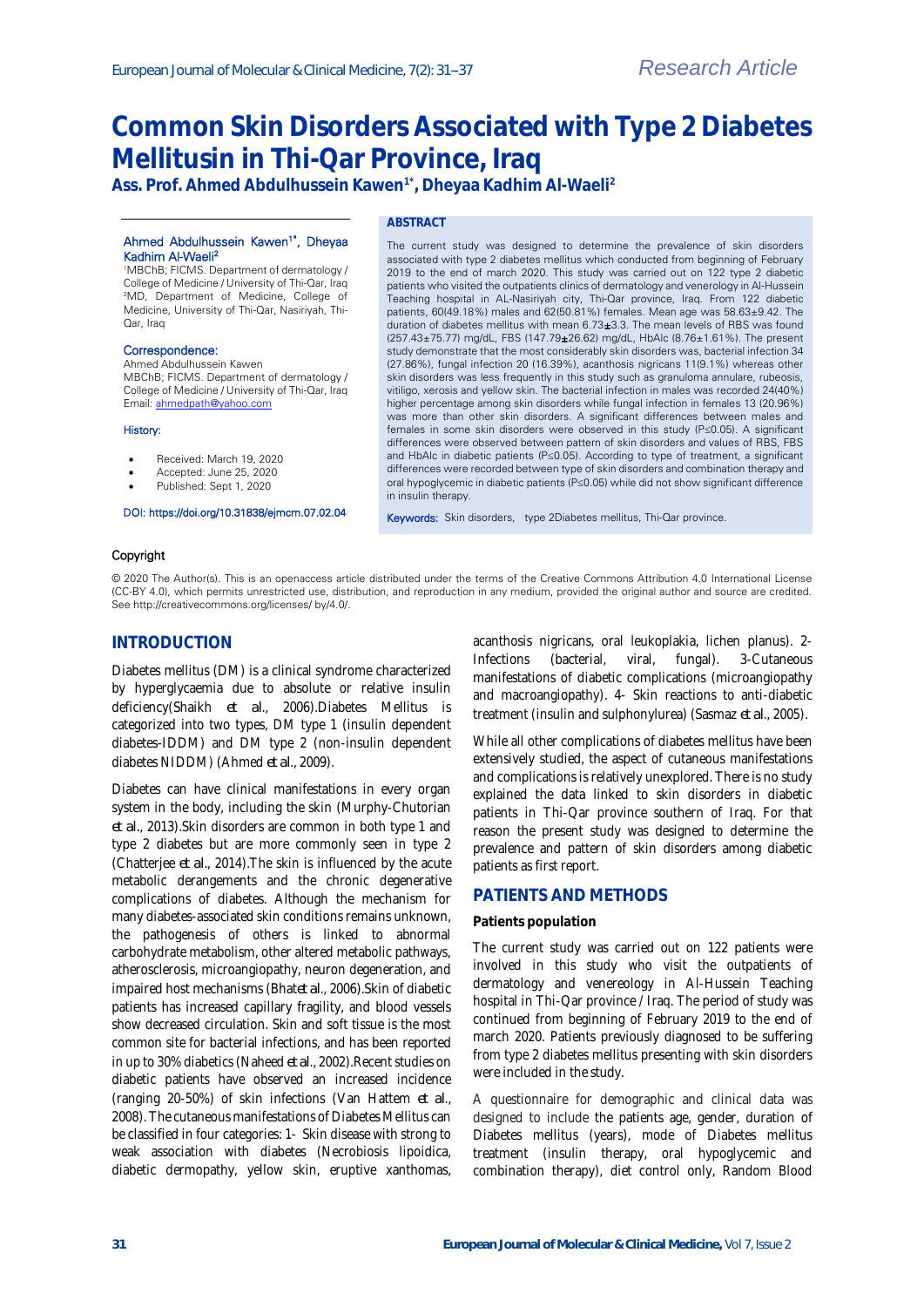Sugar (mg/dL), Fasting Blood Sugar (mg/dL), HbA1c,s.creatinine (mg/dL), blood urea (mg/dL).

### **Ethic Approval**

Ethic statements for this study were accepted by the patients and ethical committee.

## **Statistical analysis**

ANOVAs and Chi-square tests were used for analysis the data in this study in SPSS software. P-value  $(\leq 0.05)$  was considered significant.

# **RESULTS**

The present study was carried out on 122 patients who is suffering from skin disorders associated with diabetes mellitus. From all patients, the percentage of infection in males was 60(49.18%) and females 62(50.81%). The age of diabetic patients ranged from  $35 - 81$  years with mean age 58.63±9.42. The duration of diabetes mellitus with mean 6.73**±**3.3. According to the mode of diabetes mellitus treatment, oral hypoglycemic was higher 57 (46.72%) in treatment of diabetic patients followed by 38 (31.14%) for insulin therapy and 26 (21.31%) for combination therapy while diet control only was less average 1 (0.81%).

The present results showed that the mean levels of RBS was found  $(257.43 \pm 75.77)$  mg/dL (range from 145 - 512), FBS (147.79±26.62) mg/dL (range from 92 - 212), HbAlc  $(8.76 \pm 1.61\%)$  (Range from 6.5 - 13.1%), s.creatinine  $(0.95\pm0.24)$  mg/dL (range from 0.7 - 2.2), blood urea  $(15.8\pm8.43)$  mg/dL (range from  $7 - 67$ ). Table (1).

| Parameter              | Mean $\pm$ SD      |
|------------------------|--------------------|
| age (years)            | $58.63 \pm 9.42$   |
| gender                 |                    |
| male                   | 60(49.18)          |
| female                 | 62(50.81)          |
| duration of DM (years) | $6.73 \pm 3.3$     |
| mode of DM treatment   |                    |
| insulin therapy        | 38(31.14%)         |
| oral hypoglycemics     | 57(46.72%)         |
| combination therapy    | 26(21.31%)         |
| diet control only      | 1(0.81%)           |
| RBS (mg/dL)            | $257.43 \pm 75.77$ |
| FBS (mg/dL)            | $147.79 \pm 26.62$ |
| HbA1c%                 | $8.76 \pm 1.61$    |
| s. creatinine (mg/dL)  | $0.95 \pm 0.24$    |
| blood urea (mg/dL)     | $15.8 \pm 8.43$    |

**Table 1: Participants'' characteristics of this study**

In the present study, bacterial infection was the most common skin disorder associated with diabetes mellitus 34(27.86%) followed by fungal infection 20(16.39%) and acanthosis nigricans  $11(9.1\%)$  while other skin disorders such as granuloma annulare, perforating disorder, Reobiosis, vitiligo, xerosis and yellow skin were noticed less prevalence when compared with other skin disorders in diabetic patients. Statistically, significant differences were observed among skin disorders related to diabetes mellitus. The

current results showed that the significant differences were observed between males and females in some of skin disorders in diabetic patients such as bacterial infection, granuloma annulare, perforating disorder, Reobiosis, vitiligo, xerosis and yellow skin while did not show significant differences in other skin disorders. The values of infection percentage for males and females with P. value explained in table (2).

| Table 2: Prevalence of skin disorders in diabetic patients (both males and females). |
|--------------------------------------------------------------------------------------|
|--------------------------------------------------------------------------------------|

| Presenting disease   | $N=122(%)$ | <b>Male</b><br>$n = 60$<br>$(\%)$ | Female<br>$n = 62$<br>$(\%)$ | P value |
|----------------------|------------|-----------------------------------|------------------------------|---------|
| bacterial infection  | 34(27.86)  | 24(40)                            | 10(16.12)                    | 0.016   |
| viral infection      | 10(8.19)   | 4(6.66)                           | 6(9.76)                      | 0.527   |
| fungal infection     | 20(16.39)  | 7(11.66)                          | 13(20.96)                    | 0.180   |
| Acanthosis nigricans | 11(9.1)    | 5(8.33)                           | 6(9.76)                      | 0.763   |
| Acrochordon          | 9(7.37)    | 3(5)                              | 6(9.76)                      | 0.317   |
| pruritus             | 7(5.73)    | 4(6.66)                           | 3(4.83)                      | 0.705   |
| diabetic bullae      | 2(1.63)    | 1(1.66)                           | 1(1.61)                      | 1.00    |
| diabetic dermopathy  | 4(3.27)    | 1(1.66)                           | 3(4.83)                      | 0.317   |
| diabetic foot        | 5(4.09)    | 3(5)                              | 2(3.22)                      | 0.655   |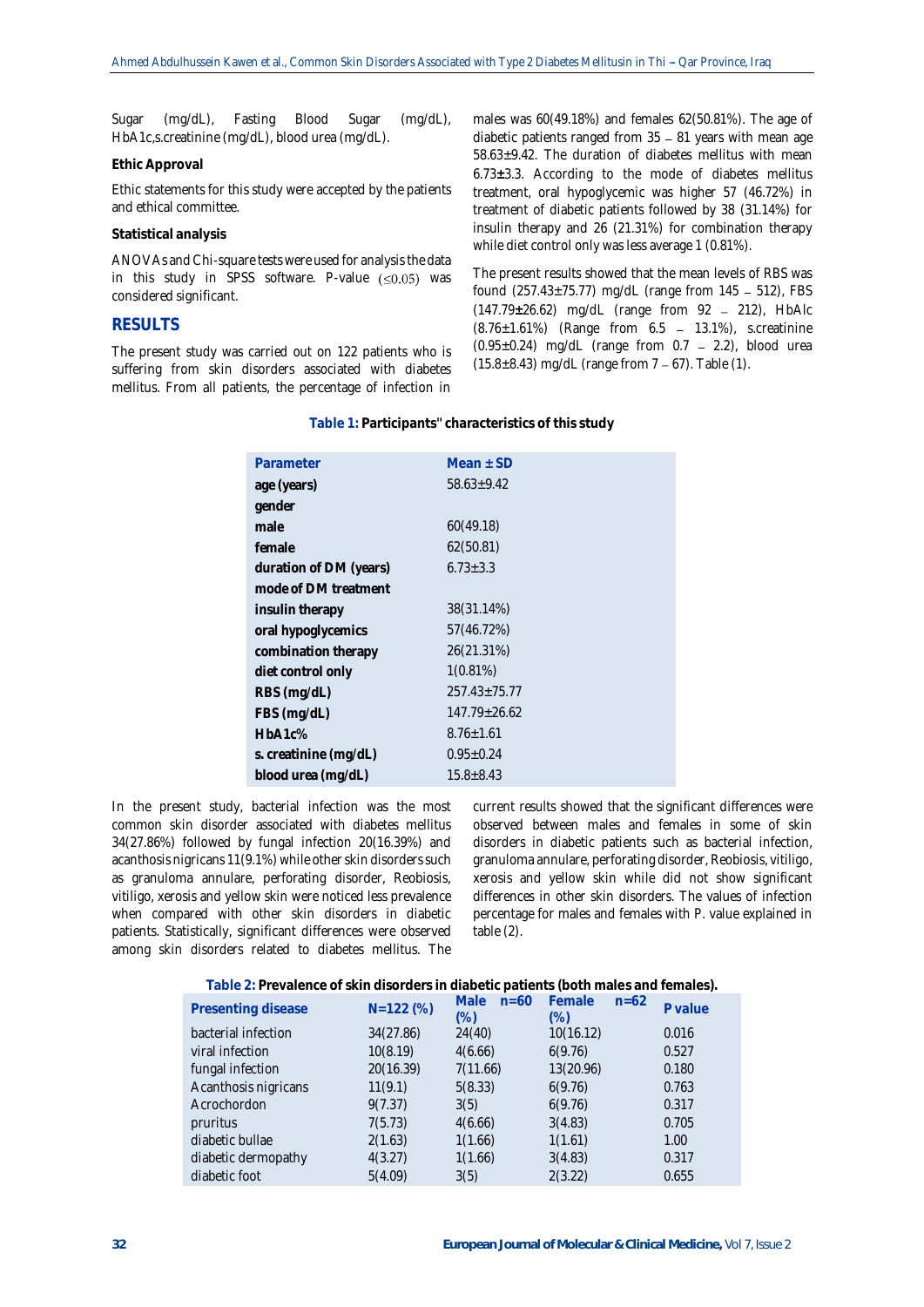| granuloma annulare    | 1(0.81)  | 1(1.66)   | 0.00      | 0.00  |
|-----------------------|----------|-----------|-----------|-------|
| lichen planus         | 2(1.63)  | 1(1.66)   | 1(1.61)   | 1.00  |
| macular amyloidosis   | 2(1.63)  | 0.00      | 2(3.22)   | 0.00  |
| nail changes          | 6(4.91)  | 1(1.66)   | 5(8.06)   | 0.102 |
| Necrobiosis lipoidica | 4(3.27)  | 2(3.33)   | 2(3.22)   | 1.00  |
| perforating disorder  | 1(0.81)  | 1(1.66)   | 0.00      | 0.00  |
| <b>Rubeosis</b>       | 1(0.81)  | 0.00      | 1(1.61)   | 0.00  |
| vitiligo              | 1(0.81)  | 1(1.66)   | 0.00      | 0.00  |
| xerosis               | 1(0.81)  | 1(1.66)   | 0.00      | 0.00  |
| yellow skin           | 1(0.81)  | 0.00      | 1(1.61)   | 0.00  |
| Total                 | 122(100) | 60(49.18) | 62(50.82) | 0.856 |
|                       |          |           |           |       |

## $(P \le 0.05)$



**Pic 1: Necrobiosis lipoidica. Pic 2: Lichen planus and Vitiligo.**



**Pic 3: Diabetic bullous. Pic 4: Acanthosis nigricans.**

The current study showed that the highest mean of disease duration was in the diabetic patients with nail change  $(8.33\pm3.26)$  and the lowest mean was in the diabetics with diabetic foot (5.40±2.60) with no significant differences among all study groups ( $LSD = 6.48$ ). Diabetic patients with Pruritus had the highest RBS (338  $\pm$  110 mg/dL), with significant differences compared to diabetic patients with acanthosis nigricans, bacterial infection, fungal infection, necrobiosis lipoidica and viral infection. On the other hand, this study found that the diabetics patients with nail changes had the highest mean of FBS (170±17mg/dL) with significant

differences compared to diabetic patients with acanthosis nigricans, bacterial infection, diabetic foot, lichen planus and viral infection. Diabetic patients with Pruritus had the highest HbA1C (10.17±2.9 %) with low significant difference (LSD = 1.36) compared to other study groups. Also, the present study showed that the diabetic patients with Pruritus had the highest values of both creatinine and blood urea  $(1.42\pm0.5 \text{ mg/dL}$  and  $35.57\pm15.12 \text{ mg/dL}$ ) with significant differences compared to all study groups ( $LSD = 0.3$  and  $12.3$ ) for creatinine and blood urea, respectively).

## **Table 3: Skin disorders in diabetic patients and their relationship with some of biochemical parameters**

| Presenting disease  | dis.dur          | <b>RBS</b><br>mg/dL | FBS mg/dL    | HbA1C          | s.cretin<br>mg/dL | bl urea mg/dL     |
|---------------------|------------------|---------------------|--------------|----------------|-------------------|-------------------|
| bacterial infection | $6.08a \pm 3.10$ | $237b \pm 63$       | $138b + 28$  | $8.08b + 1.22$ | $0.88b+0.12$      | $14.08b \pm 3.91$ |
| viral infection     | $5.80a \pm 2.48$ | $223b+40$           | $139b + 21$  | $8.42b + 1.38$ | $0.93b+0.13$      | $15.40b \pm 3.74$ |
| fungal infection    | $6.75a \pm 2.98$ | $254b+58$           | $154ab + 26$ | $8.80b + 1.28$ | $0.89b + 0.14$    | $14.90b \pm 3.30$ |
| acanthosisnigricans | $7.36a + 4.45$   | $249b+59$           | $142b+20$    | $8.82ab + 0.9$ | $0.94b+0.14$      | $12.45b + 4.39$   |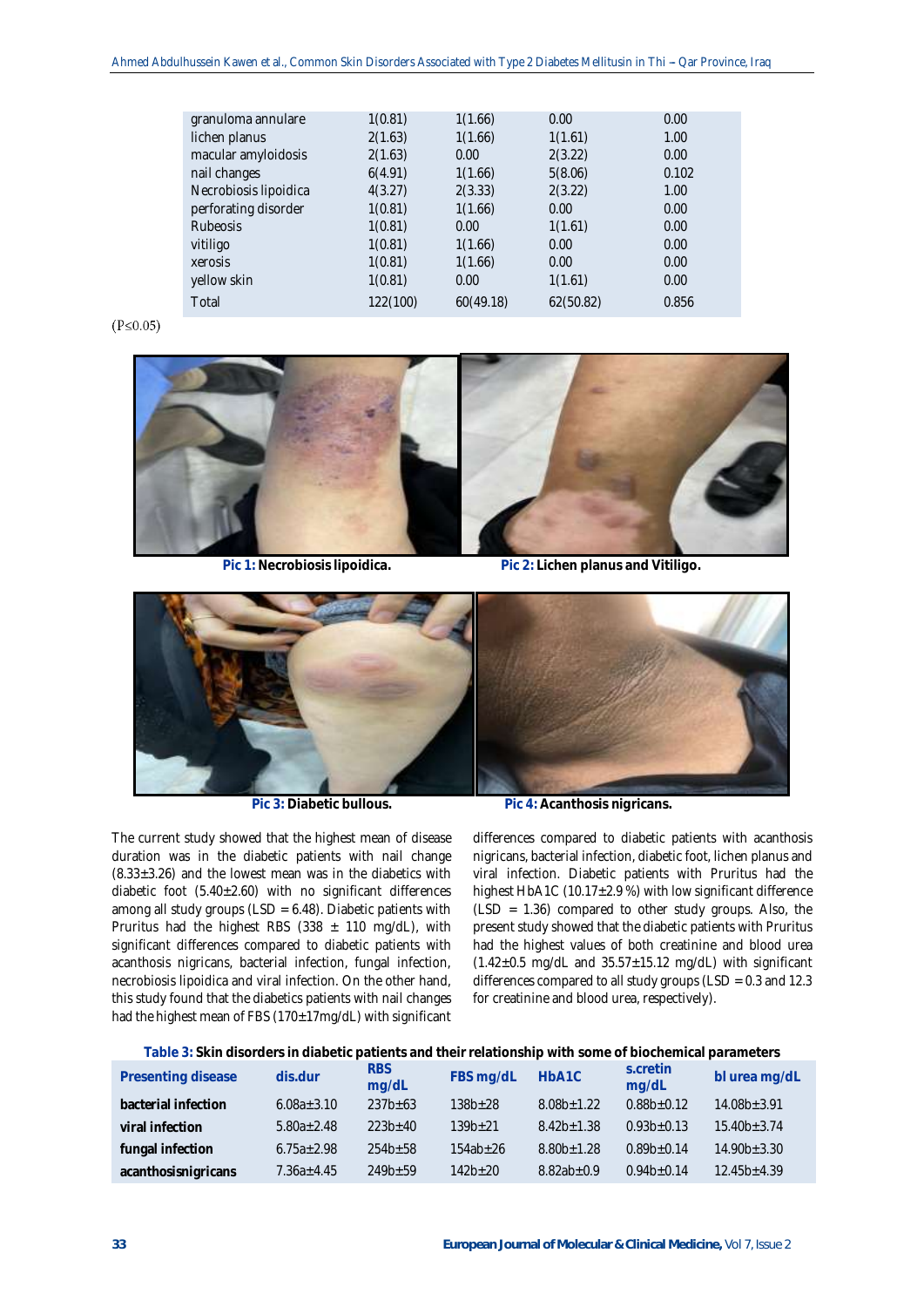| acrochordon          | $6.88a \pm 3.37$ | $270ab + 99$   | $156ab + 25$  | $9.26ab + 2.0$   | $0.91b + 0.11$   | $12.66b \pm 5.12$ |  |
|----------------------|------------------|----------------|---------------|------------------|------------------|-------------------|--|
| Pruritus             | $6.42a \pm 4.82$ | $338a + 110$   | $145ab + 24$  | $10.17a + 2.9$   | $1.42a + 0.5$    | $35.57a + 15.12$  |  |
| diabetic bullae      | $9.50a \pm 0.70$ | $307ab \pm 70$ | $144ab \pm 5$ | $9.75ab \pm 0.1$ | $0.85b \pm 0.07$ | $14.00b \pm 7.07$ |  |
| diabetic dermopathy  | $6.25a \pm 3.30$ | $278ab + 20$   | $152ab+22$    | $8.57b \pm 1.57$ | $0.95b+0.12$     | $14.25b + 4.11$   |  |
| diabetic foot        | $5.40a \pm 2.60$ | $261ab \pm 63$ | $135b+27$     | $8.08b \pm 2.75$ | $0.94b \pm 0.15$ | $15.40b \pm 3.20$ |  |
| lichen planus        | $4.00a + 4.82$   | $243b + 81$    | $137b + 37$   | $7.75b + 0.49$   | $0.75b \pm 0.07$ | $11.50b \pm 6.36$ |  |
| macular amyloidosis  | $7.50a + 2.12$   | $272ab \pm 86$ | $155ab + 6$   | $8.70b + 0.42$   | $0.85b \pm 0.21$ | $13.50b + 6.12$   |  |
| nail changes         | $8.33a + 3.26$   | $285ab \pm 31$ | $170a + 17$   | $9.23ab + 1.5$   | $1.00b + 0.12$   | $17.33b \pm 1.63$ |  |
| necrobiosislipoidica | $6.50a \pm 3.10$ | $238b + 59$    | $156ab + 27$  | $9.35ab + 1.4$   | $0.85b+0.12$     | $13.00b \pm 3.82$ |  |
| Other skin disorders | $6.53 + 3.24$    | $255 \pm 65$   | $146 + 26$    | $8.67 \pm 1.57$  | $0.93 + 0.22$    | $15.50 \pm 7.82$  |  |
| <b>LSD</b>           | 6.48             | 72.12          | 26.5          | 1.36             | 0.3              | 12.3              |  |
|                      |                  |                |               |                  |                  |                   |  |

 $(P \le 0.05)$ 

According to mode of treatment, a significant differences were observed between types of skin disorders in diabetic patients who is taking the combination therapy (P. values 0.00), the highest percentage was 10(37.03%) in diabetic patients who suffering from bacterial infection, while other skin disorder (acrochordon, lichen planus and pruritus) were not reported in this group of diabetic patients. There is no a significant difference between diabetic patients who taking insulin therapy (P. value 0.092) and high value was 9 (23.68%)

in bacterial infection, while both macular amyloidosis and other skin disorders were not recorded in this group of patients with insulin therapy. On the other hand, those patients with oral hypoglycemic drugs showed high percentage of bacterial infection 15 (26.31%) whereas did not record any percentage of diabetic bullae, diabetic dermopathy and lichen planus. The results of statistical analysis showed a significant differences between diabetic patients and skin disorders (P. value 0.00). Table (4).

**Table 4: The relationship between skin disorders in diabetic patients with mode of treatment**

| Presenting disease   | $N = 122$ | Combination<br>-n therapy | Insulin therapy | Oral<br>hypoglycemics | P.value |
|----------------------|-----------|---------------------------|-----------------|-----------------------|---------|
| acanthosisnigricans  | 11(9.1)   | $1(3.70\%)$               | 3 (7.89%)       | 7(12.28%)             | 0.078   |
| acrochordon          | 9(7.37)   | $0(0\%)$                  | 4(10.53%)       | 5(8.77%)              | 0.439   |
| bacterial infection  | 34(27.86) | 10(37.03%)                | 9(23.68%)       | 15(26.31%)            | 0.402   |
| diabetic bullae      | 2(1.63)   | $1(3.70\%)$               | 1(2.63%)        | $0(0\%)$              | 1.00    |
| diabetic dermopathy  | 4(3.27)   | $1(3.70\%)$               | 3(7.89%)        | $0(0\%)$              | 0.317   |
| diabetic foot        | 5(4.09)   | 1(3.70%)                  | 1(2.63%)        | 3(5.26%)              | 0.449   |
| fungal infection     | 20(16.39) | $6(24.44\%)$              | 5(13.16%)       | 9(15.79%)             | 0.522   |
| lichen plannus       | 2(1.63)   | $0(0\%)$                  | 2(5.26%)        | 0(0%)                 | 0.00    |
| macular amyloidosis  | 2(1.63)   | $1(3.70\%)$               | $0(0\%)$        | 1(1.75%)              | 1.00    |
| nail changes         | 6(4.91)   | $1(3.70\%)$               | 4(10.53%)       | 1(1.75%)              | 0.223   |
| necrobiosislipoidica | 4(3.27)   | 2(7.41%)                  | 1(2.63%)        | 1(1.75%)              | 0.779   |
| Pruritus             | 7(5.73)   | $0(0\%)$                  | 2(5.26%)        | 5(8.77%)              | 0.257   |
| viral infection      | 10(8.19)  | 2(7.41%)                  | 3(7.89%)        | 5(8.77%)              | 0.479   |
| <b>Others</b>        | 6(4.91)   | $1(3.70\%)$               | $0(0\%)$        | 5(8.77%)              | 0.102   |
| P. value             | 0.00      | 0.00                      | 0.092           | 0.000                 |         |
|                      |           |                           |                 |                       |         |

# **DISCUSSION**

The skin is the major border organ of human body, being the most exposed to environmental variations. However, it also offers a window to what is going on inside the body so that changes to the skin may cause serious health problem, frequently serving as a marker for underlying internal disease (Franks, 2009; Rigopoulos *et al*., 2011). Cutaneous manifestations of diabetes mellitus are considerably valuable to the clinician. They generally appear after the primary disease has developed but may appear coincidentally with its onset, or even precede diabetes by many years (Romano *et al*.,

1998). Upon four groups of skin disorders already described, most certified studies have shown the incidence of cutaneous complications connected with diabetes to be between 30 and 71%. (Romano *et al*., 1998; Mahajan *et al*., 2013).

The present study demonstrate that the skin disorders associated with diabetic patients had mean age 58.63±9.42, the duration of diabetes mellitus 6.73**±**3.3 years, infection in mean levels of RBS was found (257.43±75.77) mg/dl, FBS (147.79**±**26.62) mg/dl, HbAlc% (8.76±1.61) mg/dl.our study was confirm by Rahual and Prased (2017) in India who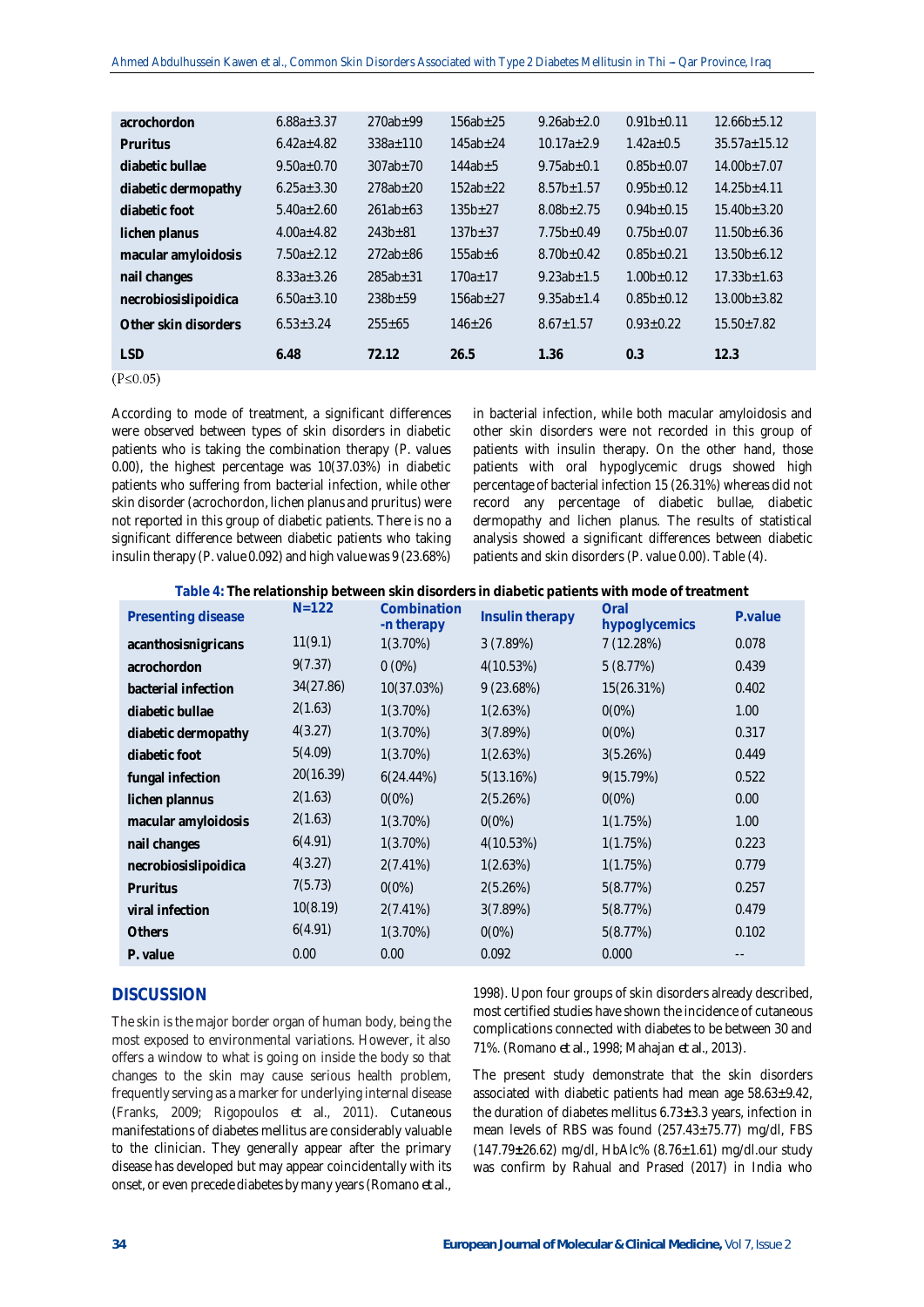showed that the mean of age  $51.22 \pm 10.39$ , duration of diabetes mellitus 7.14**±**3.71 years, FBS (157.137**±**44.48), HbAlc% (8.99±1.05), also Niaz*et al*. (2016) demonstrate that the mean duration of diabetes (8.5±7), FBS (156**±**50), RBS (213**±**79), HbAlc%(8.6±1.5).Altubouli and Ali (2019) in Libya who foundmean of age  $54.4 \pm 9.4.39$ , HBAlc ( $9.7 \pm 1.6$ ) but they found mean duration of diabetes 14.6**±**6.6 years and this is different from our study.

Our results found the prevalence of skin disorders was relative similar 60(49.18%) and 62(50.81%) in males and females respectively, Niaz *et al*. (2016)have reported a higher frequency of skin disorders in females 59% and males 41%.Onthe other hand, Girisha and Viswanathan(2017) reported higher number of skin disorders in males more than females. The variation between percentage of infection in males and females may be due to size of study sample which is affect in this variation.

The current study showed that the cutaneous infections represented by bacterial, fungal and viral infection was most frequent while acanthosis nigricans and acrochordon was most repeatedly among noninfectious skin disorders. Our findings agreed with Ferringer & Miller (2002) who showed the cutaneous infections are most frequently in type 2 diabetic patients, and Niaz *et al*. (2016) demonstrate that higher number for skin disorders in diabetic patients was bacterial infection 26% followed by fungal infection 22%,acanthosisnigricans 20% and acrochordon 10%, while Girisha and Viswanathan (2017) exhibit that the fungal infection was most repeatedly between cutaneous infections 26.5% from bacterial and viral infection 6.75% and 2.75% respectively, and acanthosis nigricans was 5.5% less considerably from our study, as well the percentage of acrochordon was 17.75% higher than our results. The present study disagreed with results of Abdalla (2015) who mentioned that the xerosis was higher percentage 35% among diabetic patients. Yeung *et al*. (2018) indicated the ratio of xerosis was high 19.0% and acanthosis nigricanswas lower 0.9% when compared with our study.

Perhaps the reason for the increase in bacterial and fungal infections is due to the weak resistance of the diabetic patient, the occurrence of neuropathy and poor blood circulation as the patient loses the feeling of trauma and thus wounds that provide suitable habitats for microscopic organisms occur. Van Hattem *et al*. (2008) was supposed that poor microcirculation and decreased immune response due to underlying microvascular and macrovascular complications of diabetic patients like peripheral vascular disease and peripheral neuropathy could render diabetes patients more vulnerable to infections. Also, Burke *et al*. (1999) elevated levels of insulin act on insulin-like growth factor receptors leading to the development of acanthosis nigricans. Crook (2000) demonstrate that acrochordon has been regarded as a sign of impaired glucose tolerance, Diabetes Mellitus, and increased cardiovascular (atherogenic lipid profile) risk.

Very few proportions of skin disorders uncommonly in diabetic patients were observed in current study such as granuloma annulare, perforating disorder, lichen planus,

Rubeosis, vitiligo, xerosis and yellow skin and this findings was compatible to results Kataria *et al*. (2015) who recorded few percentages of cutaneous disorders uncommonly in diabetes mellitus such as lichen planus 1%, vitiligo 1%, psoriasis 1% and pemphigus vulgaris 1%, also Niaz *et al*. ( 2016) reported lower percentage in vitiligo 1%, lichen planus 0.5%, perforating dermatosis 1% and granuloma annulare 0.5%. James *et al*. (2011) showed that the yellow skin disease (Carotenodermia**)** is caused by increased levels of carotenoids may rarely occur in diabetic patients. Although the pathogenesis of lichen planus is not precisely known, but autoimmune reaction is the most possible reason (Bombeccari *et al*., 2011).

Diabetic foot is an important topic and our study recorded 4.09% in diabetic patients. The present study agrees with Rao *et al*. (2015) and Girisha and Viswanathan (2017) who mentioned the percentage of diabetic foot in diabetic patients 4%, while AL-Mutairi *et al*. (2006) recorded percentage 2% less than our study. Gkogkolou and Bohm (2014) showed several factors that contribute to the formation of diabetic foot including micro- and macro-angiopathy, neuropathy, skeletal deformities and wearing of unsuitable footwear.

When compared percentage of infection in present study between males and females of skin disorders in diabetic patients found the bacterial infection in males were higher than other skin disorders and fungal infection in females were most prevalent, on the other hand the other skin disorders was varied in their prevalence. Our study disagreed with results of Niaz *et al*. (2016) who reported that the bacterial infection in both males and females were 23% and 31% respectively while fungal infection was 22% for males and 23% for females, Also, Ahmed *et al*. (2009) refers to varied percentage regarding bacterial infection in the males 3.4% and females 15.7% whereas in fungal infection in males and females were detected 5% and 3.7% respectively. Niaz *et al*. (2016) showed very few proportions of other skin disorders such as lichen planus, perforating dermatosis and vitiligo in both gender. The reason in variation these percentages when compared with other studies may be due to the difference in size of study sample.

Our results demonstrate no significant differences among skin disorders in diabetic patients and duration of diabetes mellitus. However, the progression in the period of survival of the disease and level of uncontrolled blood glucose may be increase the risk of exposure to skin disorders. Through the increase in period of diabetes mellitus, non-enzymatic glycosylation of dermal collagen and mucopolysaccharides occurs which results in the different dermatological manifestations (Bhat *et al*., 2006).

The present study found high values in levels of RBS, FBS and HBA1c when compared with normal values in other studies. Majeed *et al*. (2004) demonstrate that the normal range of HbA1c was taken as  $5 - 7\%$ . The statistical analysis showed significant differences in level of RBS between Pruritus and diabetic patients with acanthosis nigricans, bacterial infection, fungal infection, necrobiosis lipoidica and viral infection, also, nail changes was significantly highest mean of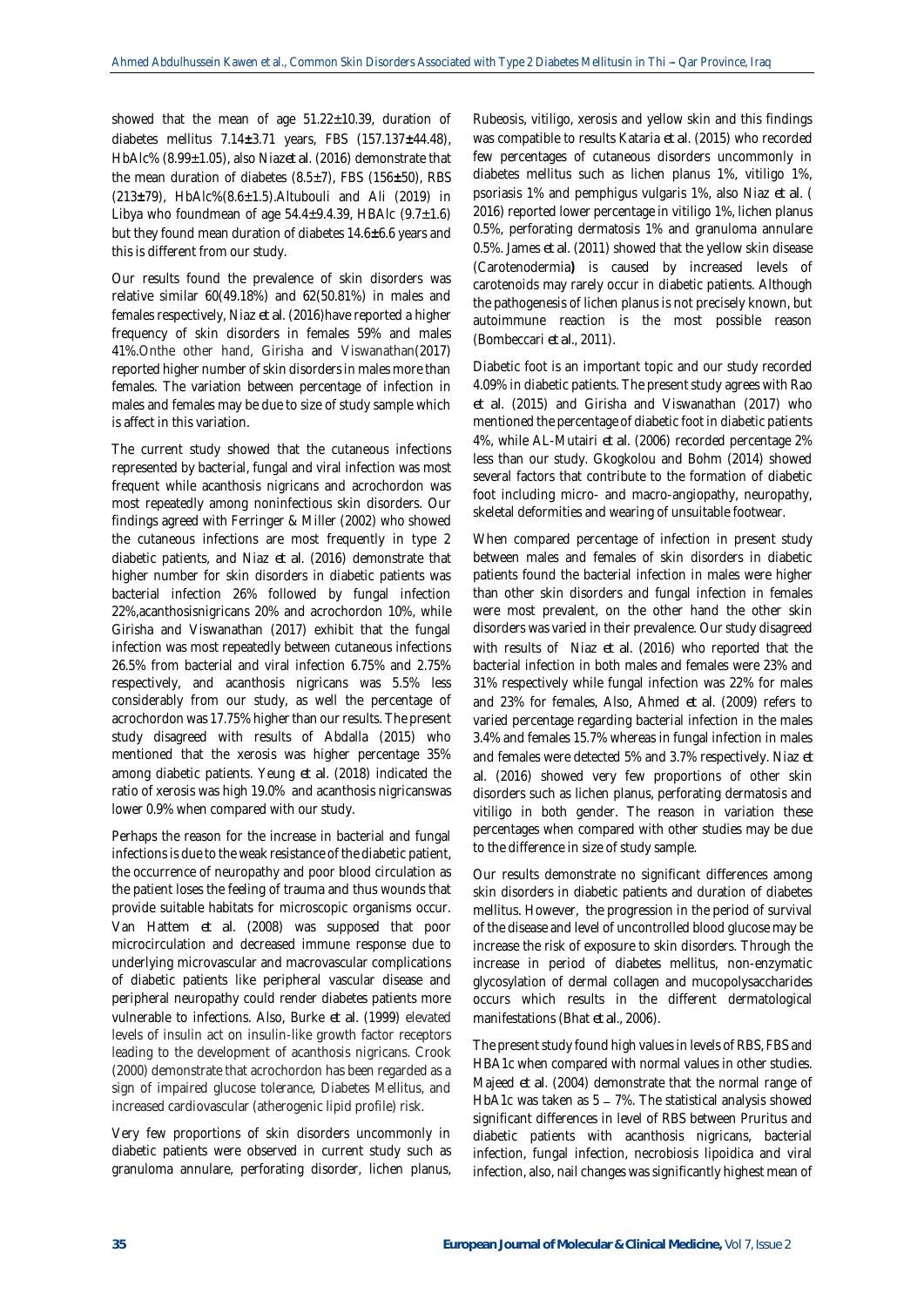FBS when compared to diabetic patients with acanthosis nigricans, bacterial infection, diabetic foot, lichen planus and viral infection.

The frequency of cutaneous complications with HbA1c level in present study showed that all the diabetic patients with these complications had uncontrolled diabetes. Pruritus had the highest HbA1c with low significant difference when compared to other skin disorders. Our findings emphasized by Majeed *et al*. (2004) who reported the diabetic patients with skin disorders had high HBA1c value. Poorana *et al*. (2019) found significant correlation between cutaneous infections and values of HbA1c in uncontrolled diabetes. Rahul and Prasad (2017) showed that the higher level of HbA1c in patients with diabetic bulla, scleredema, lichen planus and acanthosis nigricans while patients with psoriasis and vitiligo had statistically significant lower level of glycosylated hemoglobin.

The importance of studying RBS and FBS tests lies in diagnosis of patients with diabetes mellitus and determination level of sugar in the blood and its relationship to skin complications, also, HbAlc test determines the level of sugar in the blood during the last three months, Therefore, the high level of sugar in the blood leads to skin diseases as well as the low rate of nerve sensitivity which leads to weakness in blood circulation. World health organization (WHO) has endorsed the use of HbA1c as a screening test for persons at high risk of diabetes, and more importantly as a test for prediction of the risk of microvascular complications (Powers, 2008; WHO, 2011).

Our findings demonstrate that the percentage of diabetic patients with skin disorders who take oral hypoglycemic (46.72%) was higher than insulin therapy (31.14%) and combination therapy (21.31%). The present study showed a significant correlation between types of skin disorders in diabetic patients and both of oral hypoglycemic and combination therapy, mean while the skin disorders in diabetic patients who take insulin therapy were detected but there is no significant difference. Our results have already been confirmed by Ahmed *et al*. (2009) who reported the mode of treatment with oral hypoglycemic was higher 82.2%, than insulin 12.9% and combination therapy 4.9%. also our study agrees with study of Niaz *et al*. (2016) who mentioned the oral hypoglycemic 55%, insulin 23% and combination therapy 18%. Romano *et al*. (1998) showed that the cutaneous complications are classified into four groups, one of them is skin reactions to diabetic treatment (sulphonylureas or insulin). Van Hattem *et al*. (2008) and Rook & Burns (2010) mentioned the insulin injection may cause local and/or generalized allergic reactions which are attributed to impurities in insulin preparations, preservatives, additives or the insulin molecule itself. Immediate local reaction, probably IgE mediated, starts with erythema and become urticarial and usually subsides in one hour. Ferringer & Miller (2002) demonstrate that the most cutaneous reactions to oral antidiabetic medications have been reported with first generation sulfonylureas, and 1 5% of the patients taking sulfonylureas develop cutaneous reactions within two months of therapy, in the form of maculopapular drug rash.

In conclusion, the present study was the first in Thi-Qar province that shows the skin complications associated with type 2 diabetes mellitus. Assured correlation between type 2 diabetes mellitus and cutaneous manifestation was observed in this study. Poor glycemic control is an important reason for the incidence of skin changes in diabetics.HbA1c level was high (>7) in diabetic patients with cutaneous complications. The current study recommends diabetic patients with health care and periodic examination to detect skin changes, especially the feet, for the purpose of treating them and avoiding their development. Give insulin injection correctly and not to repeat the same site.

# **CONFLICT OF INTEREST:** Nil

# **REFERENCES**

- 1. **Shaikh, B. A.; Shaikh, W. M.;Solangi, G. A.; Sangi, S. A.;Abro, H. A.;Shaikh, A. M.;** *et al***.(2006).** Diabetes Mellitus (Diagnosed & Undiagnosed) in acute myocardial infarction. Med. Channel, 12(2):36-9.
- 2. **Ahmed, K.; Muhammad, Z &Qayum, I. (2009).**Prevalence of cutaneous manifestations of diabetes mellitus. J. Ayub. Med. Coll. Abbotta bad, 21:76-8.
- 3. **Murphy-Chutorian, B.; Han, G & Cohen, S. R. (2013).** Dermatologic manifestations of diabetes mellitus: a review. Endocrinol.Metab.Clin. North, Am., 42(4): 869-898.
- 4. **Chatterjee, N.; Chattopadhyay, C.; Sengupta, N.; Das, C.; Sarma, N & Pal, S. K (2014).**An observational study of cutaneous manifestations in diabetes mellitus in a tertiary care Hospital of Eastern India. Indian, J. Endocrinol. Metab., 18(2): 217-220.
- 5. **Bhat, Y. J.; Gupta, V&Kudyar, R. (2006).**Cutaneous manifestations of diabetes mellitus. Int. J.Diab. Dev.Ctries, 26(4): 153.
- 6. **Naheed, T.; Akber, N.; Akber, N.; Shehzad, M&Jamil Ali, T. (2002).** Skin manifestations amongst Diabetic patients admitted in a general medical ward for various other Problems. Pak. J. Med. Sci., 18(4):291-6.
- 7. **Van Hattem, S.; Bootsma, A. H &Thio, H. B. (2008).**Skin manifestations of diabetes.Cleve.Clin. J. Med., 75: 772 - 787.
- 8. **Sasmaz, S.; Buyukbese, M. A.; Cetinkaya, A.; Celik, M &Arican, O. (2005).**The Prevalence of Skin Disorders in Type-2 Diabetic Patients.Int. J. Dermatol., 133-136.
- 9. **Franks, A. G.Jr., (2009).**Skin manifestations of internal disease. Medical Clinics of North America, 93(6): 1265-1282.
- 10. **Rigopoulos, D.; Larios, G. &Katsambas, A. (2011).** Skin signs of systemic diseases. Clinics in Dermatology, 29(5):531-540.
- 11. **Romano, G.; Moretti, G.; Di Benedetto, A.; Giofre, C.; Di Cesare, E.; Russo, G.; Califano, L. &Cucinotta, D. (1998).** Skin lesions in diabetes mellitus: prevalence and clinical correlations. Diabetes research and clinical practice 39: 101-106.